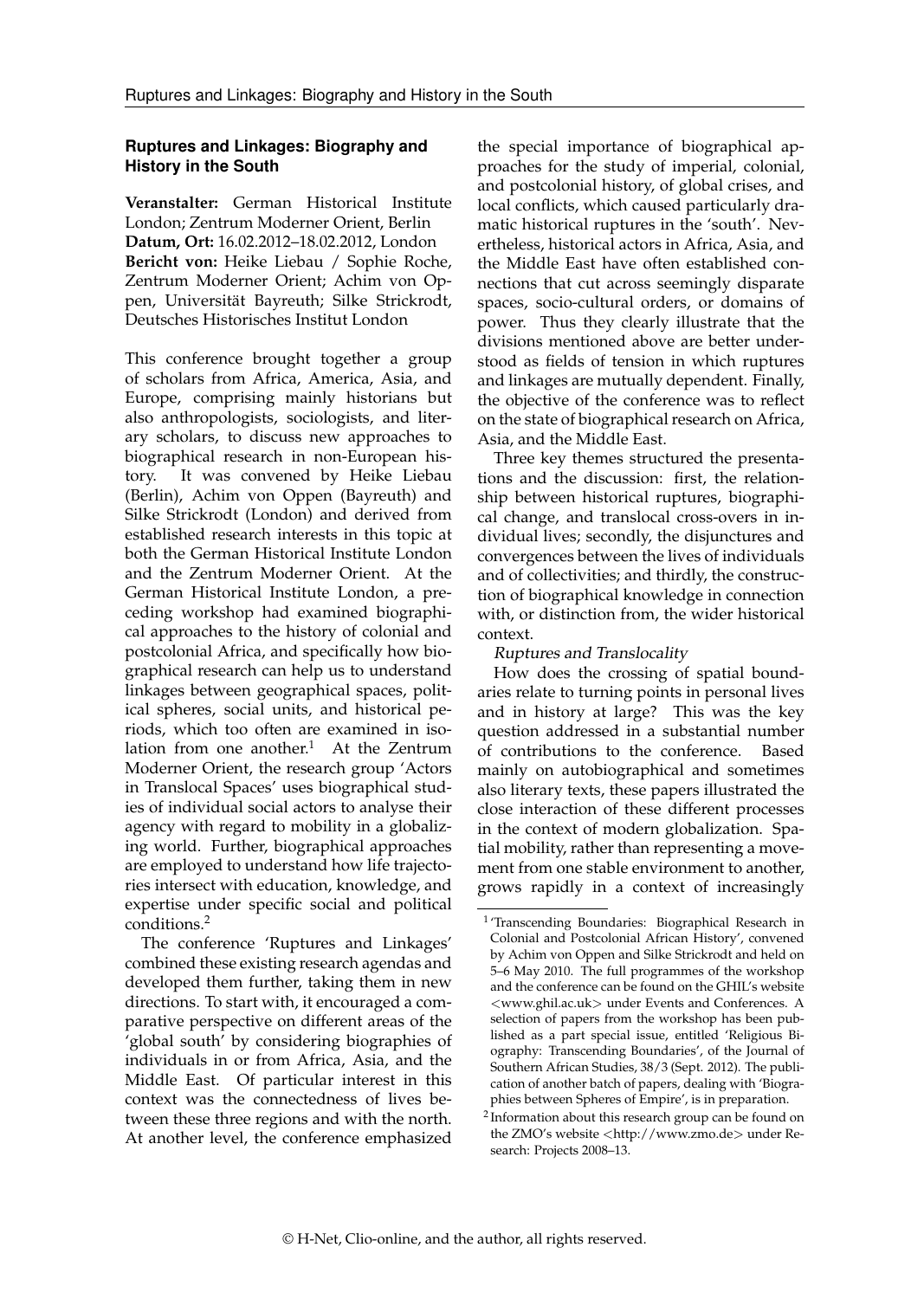fluid and changing social frameworks. Biographical research can therefore be highly enlightening with regard to the making of these frameworks at the various ends of migratory flows, and therefore of an important facet of globalization as such (Andreas Gestrich).

A. V. VENKATACHALAPATHY (Chennai/Singapore) discussed the effect of a world tour, undertaken in 1931–32 and including visits to Soviet Russia, Germany, and the UK, on the outlook of the South Indian politician E. V. Ramasamy Naicker (1879–1973), known as 'Periyar'. He noted that Periyar's impressions of Europe reinforced his view that not colonialism but caste and religion were the real problems in India, prompting him after his return there to call for fundamental innovations in Indian society and to found his own party within the left movement. In 1935, however, the changing political climate caused him to give up advocating socialist ideas. This case illustrates that personal and political orientations may be more intimately linked to ruptures and transitions in the general historical context than to the experience of particular places during a translocal life.

In contrast, the life of Darwish al-Miqdadi, portrayed by DAYALA HAMZAH (Berlin), points to the importance of different time/space contexts for personal<br>identification. A Palestinian Panarabist A Palestinian Panarabist who had been exiled from Palestine by the British and lived in Berlin from 1936 to 1939, al-Miqdadi used eight different signatures, spoke six different languages, and repeatedly changed his ideological orientation during his life-journey between the Ottoman Empire, British colonial rule, and Nazi Germany.

Several other translocal lives of non-European actors presented at the conference also included extended sojourns in Germany. CHANFI AHMED (Berlin) discussed the life of the Moroccan 'ālim Taqiyyu ad-Dīn Al-Hilālī (1311/1893-1987), who spent an extended period in Nazi Germany, pursuing his studies for a doctorate and working in the German radio's Arabic service. Again, the focus was on the influence of various religious and political contexts, and on the radical ideological convictions which this man embraced (Wahabism in Saudia Arabia, Hitler in Germany) while always seeing himself as serving the Islamic mission.

A study visit to Berlin in the early 1920s may also have been a turning point in the lives of the cohort of young men from India discussed by JOACHIM OESTERHELD (Berlin). The focus here was on two individuals, Zakir Husain (d. 1969) and K. A. Hamid (d. 1972), whose postgraduate careers eventually, after Independence, led them to top political positions in India and Pakistan.

Another impressive example was discussed by SAUDA BARWANI (Hamburg), who presented a film by Tink Diaz (2007) about Emily Ruete, a former Zanzibari princess who eloped, in 1866, with a Hamburg merchant, and led an increasingly depressed life in Germany until 1924.

Ruptures and Linkages between Individuals and Collectivities

Another group of papers concentrated on the relationship between the lives of individuals and groups. In biographical research on non-European societies, especially in social anthropology, there is a strong tradition of considering the lives of individuals as 'typical examples' of larger groups, such as ethnic communities. In European historiography, by contrast, traditional biographies usually focus on prominent individuals who are portrayed as quasi-independent of, or even as shaping, collectivities such as nations, classes, or religious congregations. New biographical studies from Africa and Asia, including some contributions to the conference, illustrate more recent approaches which suggest that there is a tense relationship between individual lives and larger collectivities. On the one hand, individuals are shaped by the collectivities to which they belong or with which they identify. On the other hand, individuals also contribute to the emergence of collective entities and identities, and to changes in them.

One field of productive tension between individual and group life addressed in several papers is the family, a category of collective belonging that for a long time has been taken as far too self-evident, especially with regard to 'other' ('southern') societies. Two presentations focused on Southern Africa and illuminated different kinds of missionary experience. In a joint paper, PE-TER DELIUS (Johannesburg) and KIRSTEN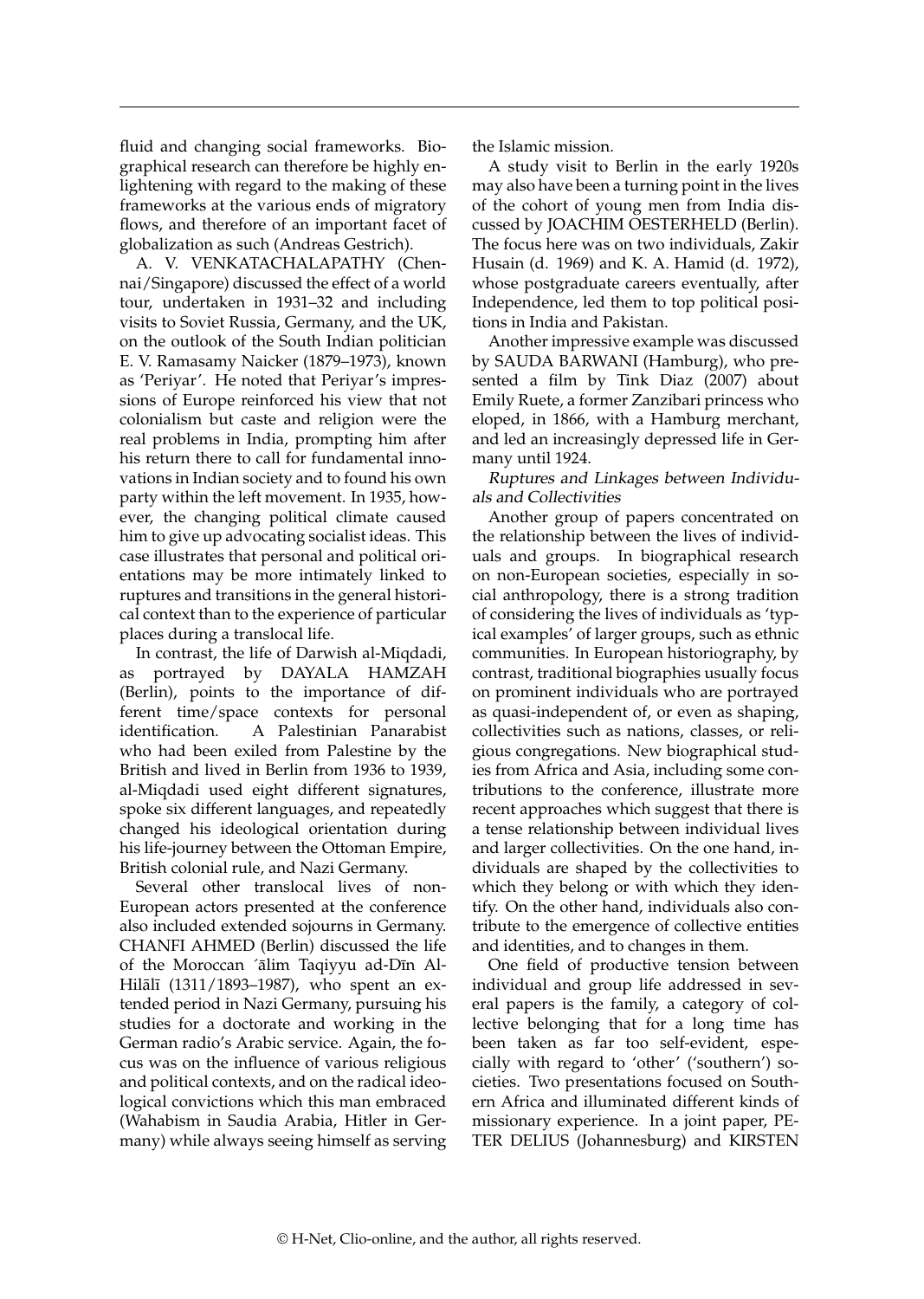RÜTHER (Hanover/Zurich) dealt with the trans-generational and trans-continental history of a German–South African family over four generations. They examined the close relationship between J. A. Winter, a Berlin missionary, and the Pedi king Sekhukhune, which began in the early 1880s and resulted in, among other things, a plan for a marriage between Sekhukhune and Winter's daughter Anna. Enterprising individuals, in this case, were actively seeking to strengthen and extend their family ties. KHU-MISHO MOGUERANE (Pretoria/Oxford), by contrast, discussed a family that between 1890 and 1952 provided a framework for social differentiation. Concentrating on two branches of the Molemas, one of the ruling clans of the Tshidi-Rolong (to the north of the Cape Colony), she showed the growing gap between the rise of a new academic elite and the slide into 'genteel poverty' of African white-collar workers within one family. She described this as a 'real crisis' in Southern African society at this period.

In her study of the well-known West Bell-Berroa family, STEFANIE MICHELS (Frankfurt am Main) also criticized closed concepts of 'family' in biographical research. She argued that the Bell-Berroa, who are often associated with a particular area or nation (colonial and postcolonial Cameroon) and gender (male), are better described as a network in which enterprising individuals, both men and women, maintained a long tradition of 'cosmopolitan mobility' across three continents while constantly seeking to reconnect themselves as a 'family' in changing political and ideological contexts (nation, race, and so on).

Along similar lines, but focusing on the role of knowledge and professional careers, HEIKE LIEBAU (Berlin) and WALTRAUD ERNST (Oxford), jointly examined the trajectory of a South Asian Parsi family over four generations and two continents (colonial India, Pakistan, Germany, and England) in the twentieth century. Their contribution summarized both the convergence and divergence of individual biographies within the same family context, but in different national and global contexts over time and generation.

Other contributions addressed different

types of collectivities. BRIGITTE REINWALD (Hannover) presented a case in which the life of an individual—the Jamaican author and political activist Claude McKay, who travelled to Europe, Soviet Russia, and Marseille in the 1920s—is intertwined with the story of the African workers from the French colonies in North and West Africa whom he encountered in Marseille. In his autobiography A Long Way from Home (1937) and his novel Banjo (1929), McKay portrays this group of transatlantic seafarers and other migrants as a 'great gang of black and brown humanity'. He was, however, ultimately more concerned with his concept of 'Black sociality', which was rooted in his own life experience, than with the actual life strategies and social networks of his African and African–American companions.

Finally, KAI KRESSE (Berlin) discussed the life-histories of Islamic scholars and Muslim intellectuals on the East African coast in the twentieth century, asking how their individual backgrounds and talents intersected with the social frameworks of groups, networks, and institutions they became part of, that is, with the specific social histories of Islam they sought to influence.

Biography as a Form of Knowledge

The third general question discussed at the conference relates to biography as a form of knowledge, constructed in tension with its historical contexts. Life histories can be narrated very differently at specific points in time. Some papers looked at this question with regard to historical actors who reflected on their own lives autobiographically, while others were interested in how researchers try to approach historical lives in the process of their own specific form of knowledge production. With regard to the first perspective, Sophie Roche (Berlin) made a key contribution with her case study of autobiographies of Central Asian social scientists from former Soviet republics. She showed that the fall of the Soviet regime was often not experienced as a significant ideological rupture because it had been anticipated or was mitigated by the continued existence of these countries as nations. Of greater importance in their autobiographical memories were other topics, such as the rise of new knowledge about Islam with which these individuals became actively in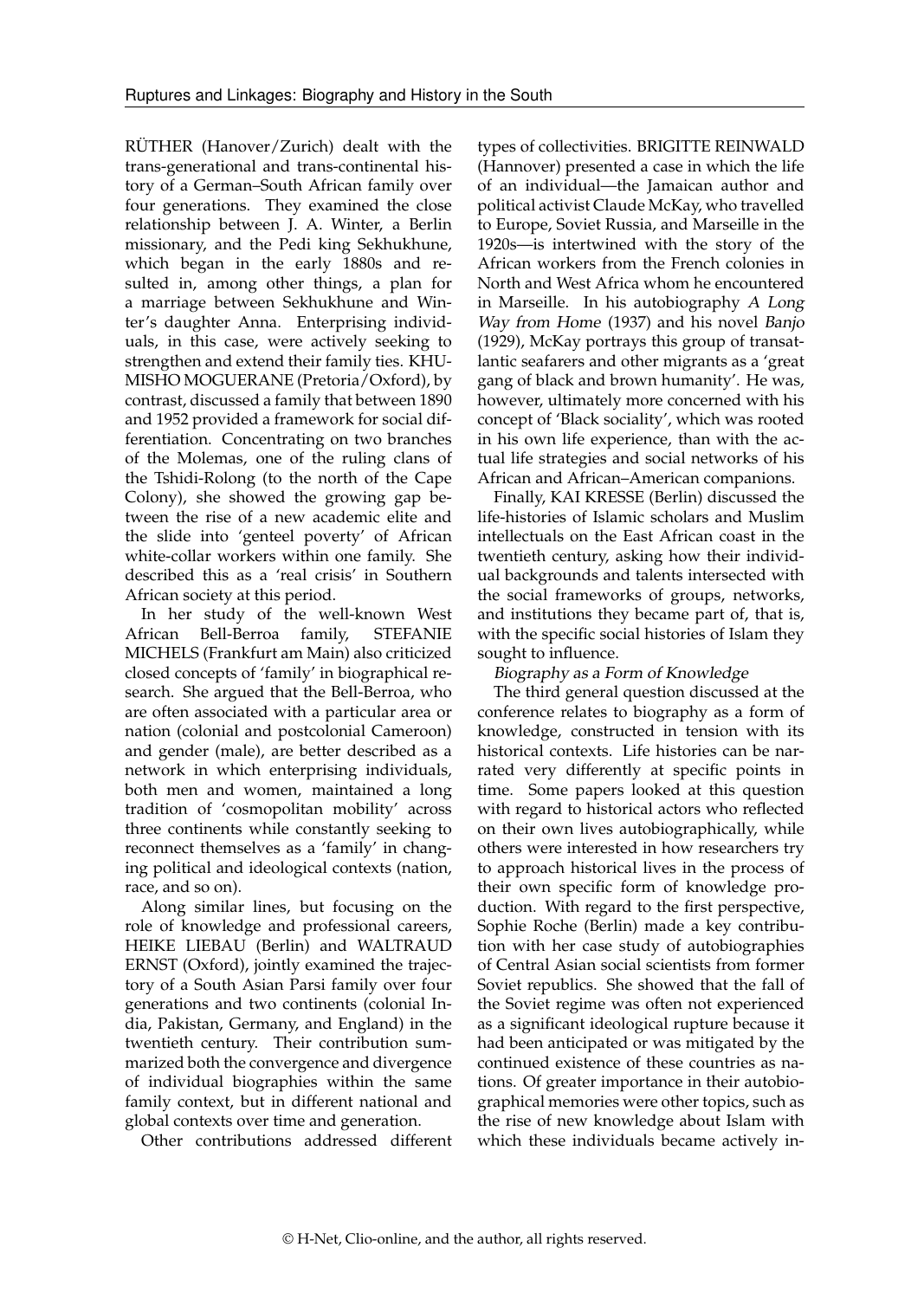volved, or the increasing importance of the family.

FOLASADE HUNSU's (Ile-Ife, Nigeria) analysis of Hilda Ogbe's autobiography, The Crumbs off the Wife's Table (2001), was another case in point, showing that the knowledge that gives coherence to an individual's life can be developed only in retrospect. Hilda Ogbe wrote her autobiography when she was in her 80s, after the breakdown of her marriage and the death of her husband. She noted that she could not have written it when she was younger, or, at least, this would have resulted in a very different understanding.

The second perspective on biographical knowledge production, focusing on (academic) biographers themselves, was exemplified by NILANJAN SARKAR (London). He examined the radically different ways in which the death of Rama Raya, regent and generalissimo of the mighty South Indian Vijayanagara Empire at the Battle of Talikota in ad 1565, was recorded over the following two centuries by different authors in different historical settings. In this paper, the contradictory biographies of a person and of an event were related mainly to the historical making of collective identity.

In a similar vein, RICHARD WITTMANN (Istanbul) presented a survey of the different phases in the writing and publication of biographies in late Ottoman and Republican Turkey. He demonstrated how the selective adoption of particular biographical narratives by authors associated with specific social groups led to fragmented and mutually exclusive historiographies. This has changed only recently with an increase in the publication of hitherto neglected biographies due to the development of a nostalgic popular memory of a more diverse Ottoman past.

In a more self-reflexive mode, KRISTIN MANN (Atlanta) discussed the opportunities and constraints of reconstructing the biographies of subalterns, specifically, former slaves in nineteenth-century West Africa and Brazil. She was particularly interested in the multiple ruptures and dislocations in individual experience which the history of enslavement and liberation brought. Among other things, she pointed to the biographer's problem of having to cope with a lack of documentation or gaps in the historical evidence, and pondered the legitimacy of the use of historical imagination to fill these lacunae.

BEN ZACHARIAH (Berlin) questioned the biographical approach in a related but more fundamental way. Referring to Bourdieu's reminder of a 'biographical illusion', he wondered whether the renewed interest in individual lives in the context of translocal or global studies risks taking them too easily as 'metonymies for larger things' and all too simply aggregating them into histories of communities, eras, or movements. It was pertinent reminder, at any rate, of the problems of translation between micro- and macro-level history, and a warning against illusions of consistency and coherence which researchers may be tempted to nurture at the level of both collective and individual lives.

In conclusion, the conference succeeded in shedding new light on ruptures and continuities in translocality, identity, and knowledge production from the perspective of biographical research. A wide range of approaches was discussed, including individual as well as group biographies, autobiographical texts by the historical subjects themselves as well as reconstructions by professional historians. As one contributor, Kristin Mann, noted, the question of rupture and continuity was also relevant to the conference itself. It brought together people who do not usually interact with each other very much—Central and South Asianists, Middle Easternists, Africanists—who carry with them intellectual baggage that derives not only from their particular disciplinary perspective but also from their specific area studies training. It turned out that in the debates about the writing of new kinds of biographies it was easier to cross disciplinary boundaries than the frontiers of our different area studies backgrounds. Assumptions taken for granted by Africanists, for instance, were not necessarily shared by South Asianists or Middle Easternists, and vice versa. But while this may sometimes have made communication more difficult, it was precisely this experience that made the discussions at the conference all the more interesting and valuable.

#### **Conference Overview:**